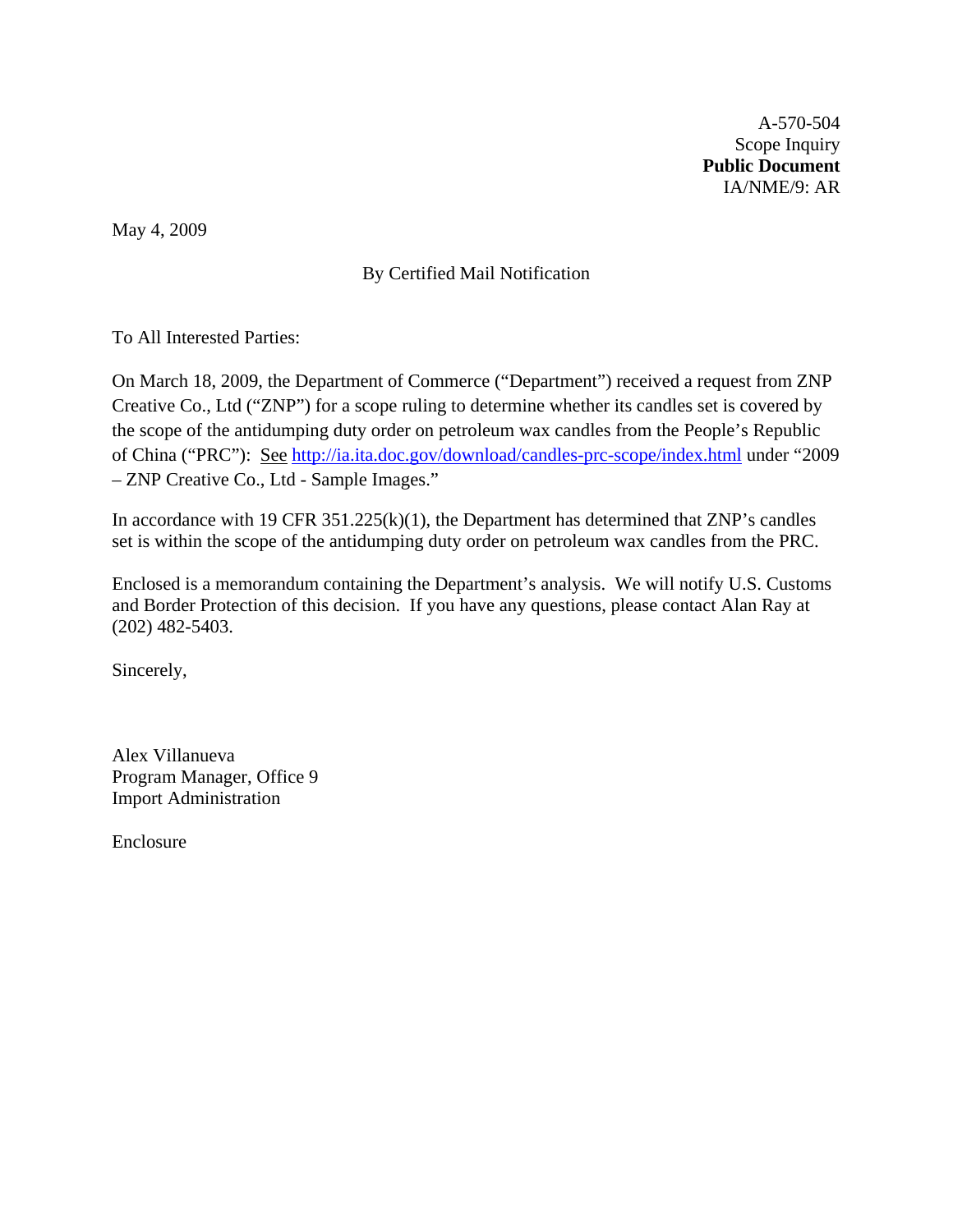A-570-504 Scope Inquiry **Public Document**  IA/NME/9: AR

May 4, 2009

| <b>MEMORANDUM FOR:</b> | John M. Andersen<br><b>Acting Deputy Assistant Secretary</b><br>for Antidumping and Countervailing Duty Operations |
|------------------------|--------------------------------------------------------------------------------------------------------------------|
| FROM:                  | James C. Doyle<br>Director AD/CVD Operations, Office 9<br><b>Import Administration</b>                             |
| <b>SUBJECT:</b>        | Final Scope Ruling: Antidumping Duty Order on Petroleum Wax<br>Candles From the People's Republic of China ("PRC") |

## **SUMMARY**

On March 18, 2009, the Department of Commerce ("Department") received a request from ZNP Creative Co., Ltd ("ZNP") for a scope ruling to determine whether its candles set is outside the scope of the antidumping duty order on petroleum wax candles from the PRC: See Antidumping Duty Order: Petroleum Wax Candles from the People's Republic of China, 51 FR 30686 (August 28, 1986) ("Order"). In accordance with 19 CFR  $351.225(k)(1)$ , we recommend that the Department find that ZNP's candles set is included in the scope of the Order.<sup>[1](#page-1-0)</sup>

### **Background**

On March 18, 2009, the Department received a letter from ZNP requesting scope ruling on its "5 Minute Candle" set. The petitioner, The National Candle Association ("NCA") did not submit comments regarding ZNP's scope request.

### **ZNP Creative Co., Ltd's Scope Request**

ZNP submitted pictures and physical samples of the candles set for which it is requesting a scope ruling.<sup>[2](#page-1-1)</sup> ZNP contends that, while the candles are made from petroleum wax, the candles set falls into the novelty candle product category because its product is unique in design, and its uses are different from that of traditional candles (i.e., not for decorative or lighting uses), as the main function is not the lighting of the candles, but rather the overall design of the product itself. ZNP

<span id="page-1-0"></span><sup>&</sup>lt;sup>1</sup> The Department has an internet website that allows interested parties to access prior scope determinations regarding the Order. This website lists all scope determinations from 1991 to the present. It can be accessed at [http://ia.ita.doc.gov/download/candles](http://ia.ita.doc.gov/download/candles-prc-scope/index.html)[prc-scope/index.html](http://ia.ita.doc.gov/download/candles-prc-scope/index.html), and is updated periodically to include newly issued scope determinations.

<span id="page-1-1"></span><sup>&</sup>lt;sup>2</sup> See ZNP Creative Co., Ltd's Scope Inquiry, (March 16, 2009).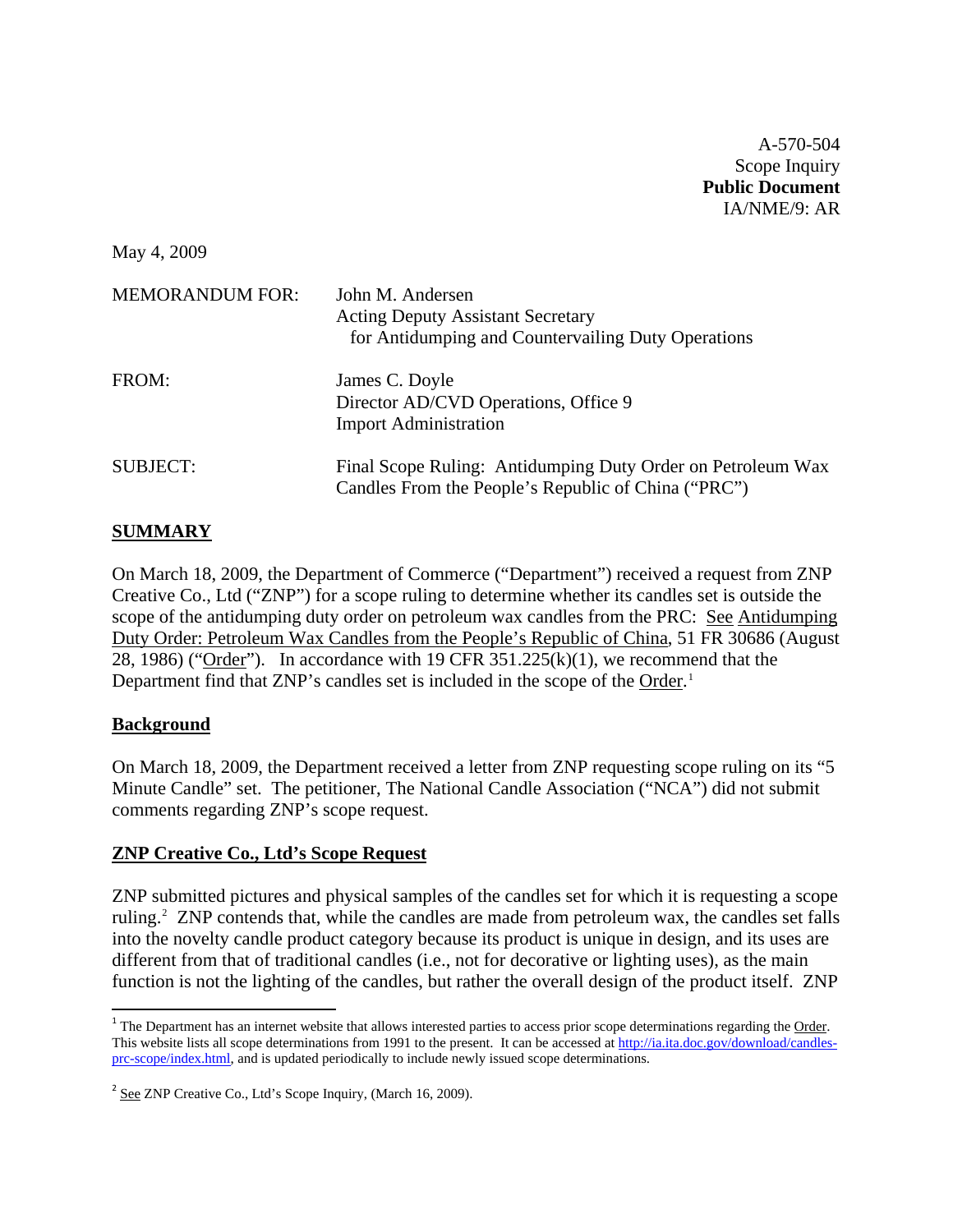states that the candles themselves are merely one component of the product. ZNP argues that the different graphic designs are intended for different occasions, and that the candles set is for fun, humor, and communication.

#### **Legal Framework**

The regulations governing the Department's antidumping scope determinations are found at 19 CFR 351.225. On matters concerning the scope of an antidumping duty order, the Department first examines the descriptions of the merchandise contained in the petition, the initial investigation and the determinations of the Secretary (including prior scope determinations) and the U.S. International Trade Commission ("ITC"). This determination may take place with or without a formal inquiry. If the Department determines that these descriptions are dispositive of the matter, the Department will issue a final scope ruling as to whether or not the subject merchandise is covered by the Order. See 19 CFR  $351.225(k)(1)$ .

Conversely, where the descriptions of the merchandise are not dispositive, the Department will consider the five additional factors set forth at 19 CFR 351.225(k)(2). These criteria are: (1) the physical characteristics of the merchandise; (2) the expectations of the ultimate purchasers; (3) the ultimate use of the product; (4) the channels of trade in which the product is sold; and (5) the manner in which the product is advertised and displayed. The determination as to which analytical framework is most appropriate in any given scope inquiry is made on a case-by-case basis after consideration of all evidence before the Department.

In this instant case, the Department has evaluated ZNP's request in accordance with 19 CFR  $351.225(k)(1)$  and finds that the descriptions of the product contained in the petition, the initial investigation, and the determinations of the Secretary (including prior scope determinations) and the ITC are dispositive with respect to ZNP's candles set. Therefore, for this candles set, the Department finds it unnecessary to consider the additional factors set forth at 19 CFR 351.225(k)(2).

Documents and parts thereof from the underlying investigation that the Department deemed relevant to this scope ruling were made part of the record of this determination and are referenced herein. Documents that neither the Department nor the parties placed on the record do not constitute part of the administrative record for this scope determination.

In its petition of September 4, 1985, the NCA requested that the investigation cover:

{c}andles {which} are made from petroleum wax and contain fiber or paper-cored wicks. They are sold in the following shapes: tapers, spirals, and straight-sided dinner candles; rounds, columns, pillars; votives; and various wax-filled containers. These candles may be scented or unscented . . . and are generally used by retail consumers in the home or yard for decorative or lighting purposes.

See Antidumping Petition (September 4, 1985), at 7.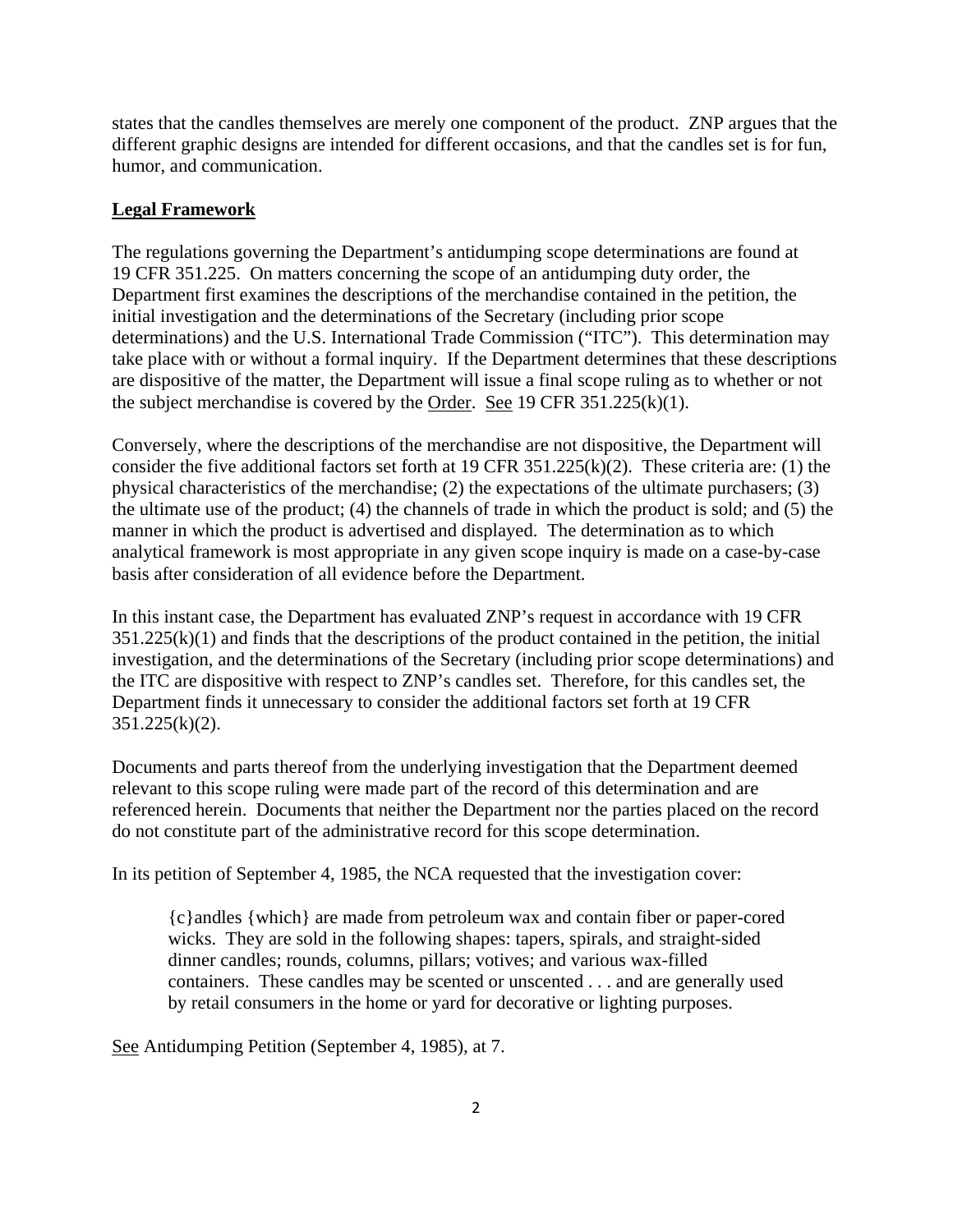The Department defined the scope of the investigation in its notice of initiation. This scope language carried forward without change through the preliminary and final determinations of sales at less than fair value and the eventual antidumping duty order:

{c}ertain scented or unscented petroleum wax candles made from petroleum wax and having fiber or paper-cored wicks. They are sold in the following shapes: tapers, spirals, and straight-sided dinner candles; rounds, columns, pillars, votives; and various waxfilled containers.

See Petroleum Wax Candles from the People's Republic of China: Initiation of Antidumping Duty Investigation, 50 FR 39743 (September 30, 1985); Petroleum Wax Candles from the People's Republic of China: Preliminary Determination of Sales at Less Than Fair Value, 51 FR 6016 (February 19, 1986); Petroleum Wax Candles from the People's Republic of China: Final Determination of Sales at Less Than Fair Value, 51 FR 25085 (July 10, 1986); and Order.

The ITC adopted a similar definition of the "like product" subject to its determinations, noting that the investigations did not include "birthday, birthday numeral and figurine type candles." See Candles from the People's Republic of China: Determination of the Commission in Investigation No. 731-TA-282 (Final), Publication 1888 (August 1986), at 4, note 5, and A-2.

Also of relevance to the present scope inquiry are the Department's instructions to the U.S. Customs Service (now renamed U.S. Customs and Border Protection) ("CBP"). See Letter from the Director, Office of Compliance, to Burditt, Bowles & Radzius, Ltd., July 13, 1987 ("CBP Notice") issued in connection with a July 1987 scope determination concerning an exception from the Order for novelty candles, that states:

The Department of Commerce has determined that certain novelty candles, such as Christmas novelty candles, are not within the scope of the antidumping duty order on petroleum-wax candles from the People's Republic of China (PRC). Christmas novelty candles are candles specially designed for use only in connection with the Christmas holiday season. This use is clearly indicated by Christmas scenes and symbols depicted in the candle design. Other novelty candles not within the scope of the order include candles having scenes or symbols of other occasions (e.g., religious holidays or special events) depicted in their designs, figurine candles, and candles shaped in the form of identifiable objects (e.g., animals or numerals).

See CBP Notice (emphasis added).

In November 2001, the Department changed its practice on the issue of candle shapes. See Final Scope Ruling – Antidumping Duty Order on Petroleum Wax Candles From the People's Republic of China (A-570-504); J.C. Penney (November 9, 2001) ("J.C. Penney Ruling"). In this ruling, the Department reviewed the text of the scope of the Order, beginning with the text of the first sentence of the scope which covers "{c}ertain scented or unscented petroleum wax candles made from petroleum wax and having fiber or paper-cored wicks." See Order. The text following this broad inclusive sentence provides a list of shapes; this list is not modified by any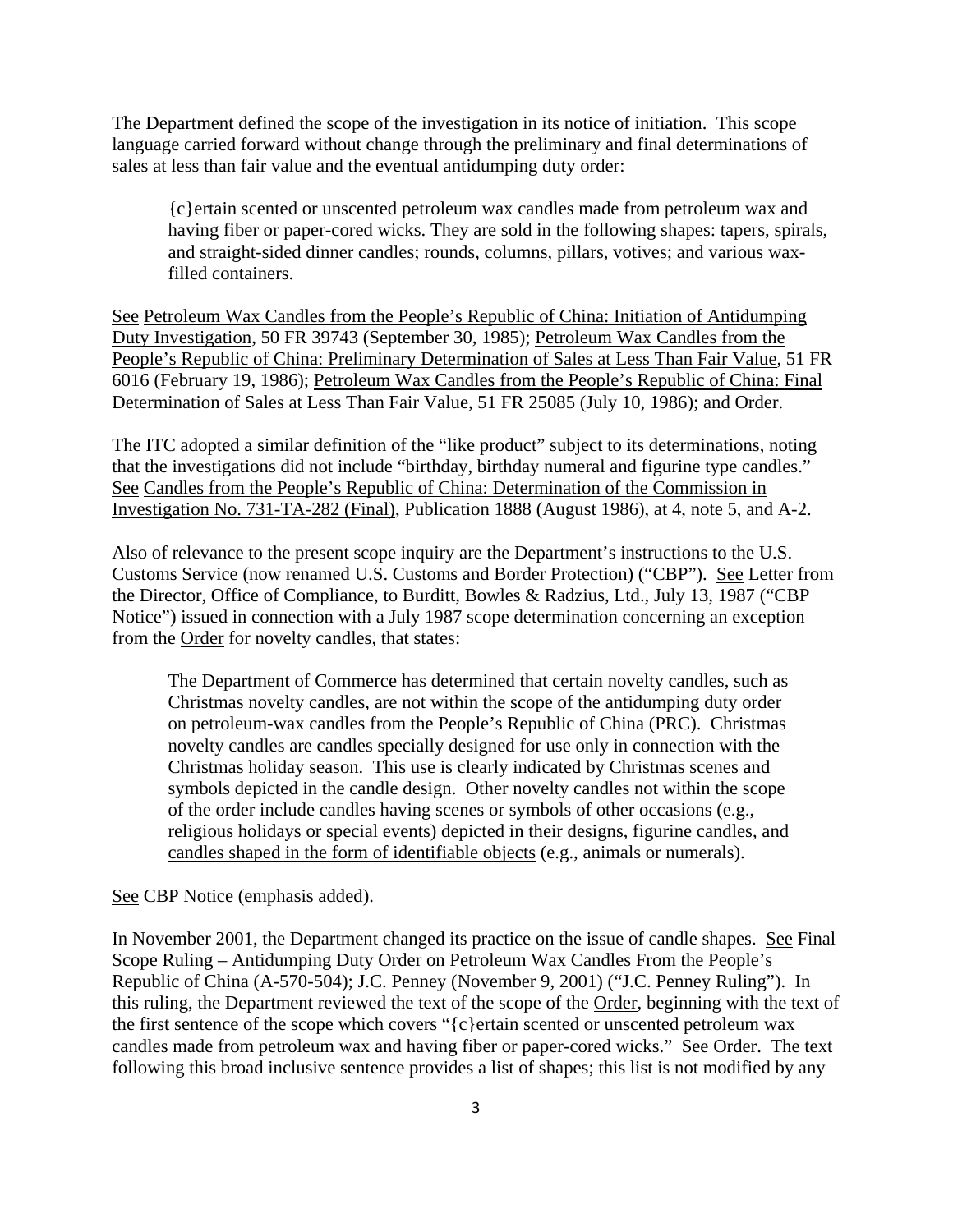express words of exclusivity. The result of our prior practice of not including within the scope of the Order candles of a shape other than those specifically listed in the Order was inconsistent with the fact that the candles were "scented or unscented petroleum wax candles made from petroleum wax and having fiber or paper-cored wicks."<sup>[3](#page-4-0)</sup> In the J.C. Penney Ruling, the Department determined to revise this practice because it had the effect of narrowing the broad coverage of the first sentence of the Order's scope. The list of shapes in the second sentence of the Order's scope does not provide a textual basis for such a narrowing of the coverage of the first sentence of the Order's scope. Accordingly, to give full effect to the first sentence of the inclusive language of the scope, the Department now will normally evaluate whether candles of a shape not listed by the inclusive language of the Order's scope are scented or unscented petroleum wax candles made from petroleum wax and having fiber or paper-cored wicks.

This approach of evaluating such candles in light of the entire text of the Order's scope is in keeping with the opinion of the Court of International Trade ("CIT"), noting that a better approach in scope rulings is to avoid subjective issues of intent and, instead, look to the petition's language to determine whether the class or kind of merchandise at issue was expressly included. Duferco Steel, Inc. v. United States, 146 F. Supp. 2d 913 (May 29, 2001) ("Duferco Steel"). Such an approach is a departure from past CIT precedent that required the Department to give ample deference to the petitioner's intent when examining a petition's description of the subject merchandise. See, e.g., Torrington Co. v. United States, 995 F. Supp. 117, 121 (CIT 1998).

Although the specific scope decision in Duferco Steel has been overturned by the United States Court of Appeals of the Federal Circuit ("CAFC") in Duferco Steel, Inc. v. United States, 296 F.3d 1087 (Fed. Cir. 2002), we do not believe that the CAFC's decision undermines the Department's decision in the J.C. Penney Ruling. The plain language of the Order clearly states "{c}ertain scented or unscented petroleum wax candles made from petroleum wax and having fiber or paper-cored wicks . . . sold in the following shapes: tapers, spirals, and straight-sided dinner candles; rounds, columns, pillars, votives; and various wax-filled containers" are included within the scope of the Order. Thus, the Order offers a descriptive list of the shapes of candles included within the Order, but, as the courts have recognized, there is no requirement that every single product covered must be identified in the scope. More specifically, the CAFC has stated that "the petitions that led to the issuance of the order did not need to specifically identify the {product} in order to cover {it}; our precedent, to say nothing of the regulations, makes clear that neither a petition nor an antidumping or countervailing duty order requires that level of specificity."<sup>[4](#page-4-1)</sup> The CAFC further stated "{a}s a matter of law, a petition need not list the entire

<span id="page-4-0"></span> $3$  See, e.g., Final Scope Ruling - Antidumping Duty Order on Petroleum Wax Candles From the People's Republic of China (A-570-504); Endar Corp. (January 11, 2000) ("Endar") (the Department found a "dragonfly" candle, in the shape of a rough-hewn stone with a dragonfly carved on top, to not be within scope because it is of a shape not listed by the scope), and Final Scope Ruling – Antidumping Duty Order on Petroleum Wax Candles From the People's Republic of China (A-570-504); American Drug Stores, Inc. (March 16, 1998) (the Department found a sphere or ball-shaped candle to not be within scope because it is a shape not listed by the scope).

<span id="page-4-1"></span> $4$  Novosteel SA v. United States, 284 F.3d 1261, 1264 (Fed. Cir. 2002).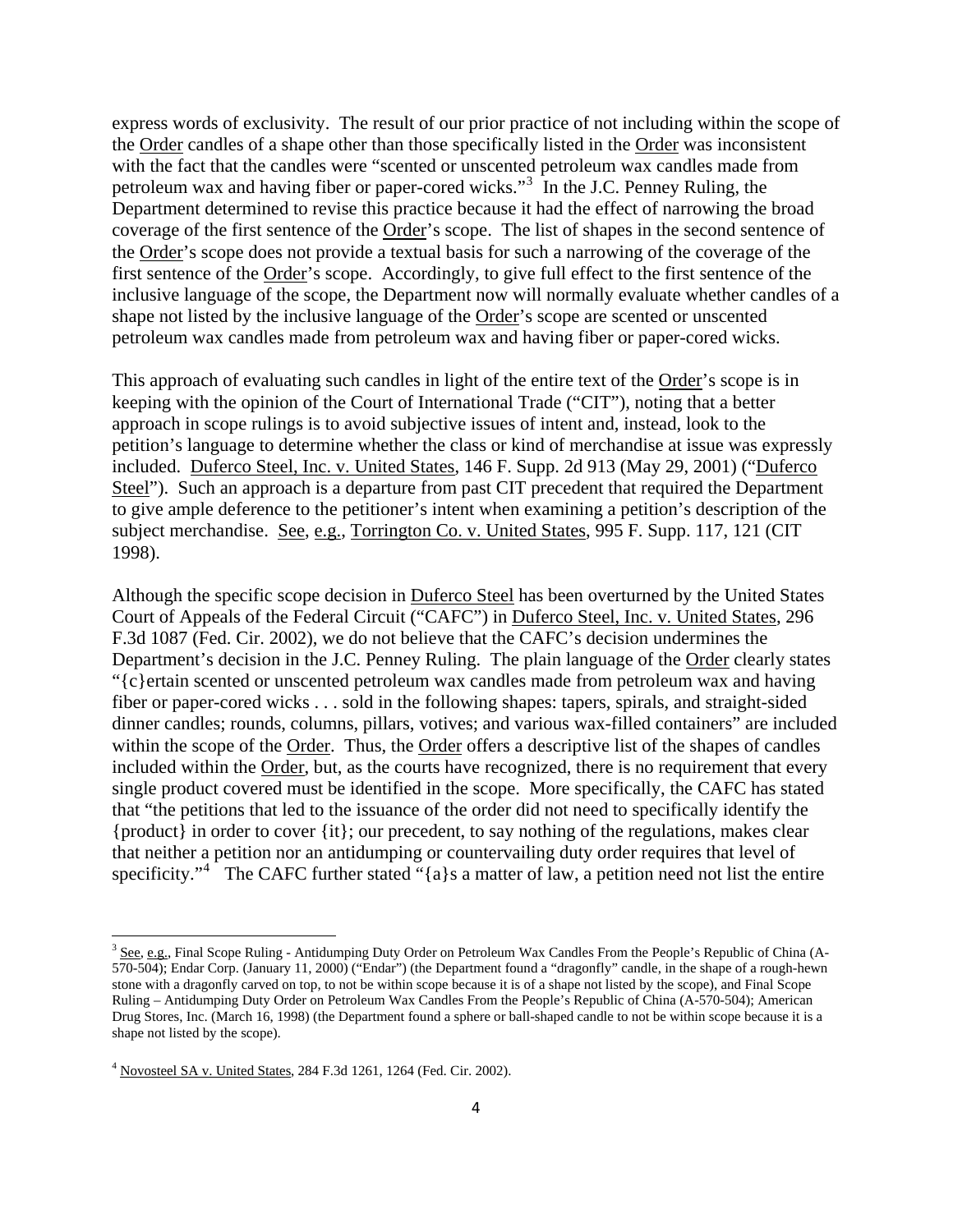universe of products . . . in order {for the petition} to cover those products."<sup>[5](#page-5-0)</sup> Thus, as applied to this Order, there is no requirement, nor is it possible, for all the shapes of candles to be listed.<sup>[6](#page-5-1)</sup> In fact, if the list were exhaustive, there would have been no need for the Department to determine whether any other candle that was not explicitly listed as a shape in the scope of the Order. However, the Department did render the novelty candle exception that offered a narrowly construed exception, leaving all other petroleum wax candles from the PRC covered by the Order.

If the Department determines that the candle is made from petroleum wax and has a fiber or paper-cored wick, but the candle possesses characteristics set out in the CBP Notice, it will not fall within the scope of the Order. In order for a candle to qualify for the novelty candle exception, the characteristic which is claimed to render it a novelty candle (i.e., the shape of an identifiable object or a holiday-specific design) should be easily recognizable in order for the candle to merit not being included within the scope of the Order. Specifically, among other determining factors, the Department will examine whether the characteristic is identifiable from most angles and whether or not it is minimally decorative, e.g., small and/or singularly placed on the candle. If the identifiable object or holiday-specific design is not identifiable from most angles, or if the design or characteristic is minimally decorative, the Department may determine that the candle is included within the scope of the Order. See J.C. Penney Ruling; Final Scope Ruling – Antidumping Duty Order on Petroleum Wax Candles From the People's Republic of China (A-570-504); San Francisco Candle Co. (February 12, 2001); and Final Scope Ruling: Antidumping Duty Order on Petroleum Wax Candles From the People's Republic of China (A-570-504); Endar Corporation. If a candle does not possess the characteristics set out in the July 1987 novelty candle exception, and it is a scented or unscented candle having fiber or paper-cored wick, the Department will determine that the candle is within the scope of the Order.

### **Analysis**

We find that the candles in ZNP's candles set are tapered candles made from petroleum wax and do not meet the novelty exception outlined in the CBP Notice, and are therefore within the Order.

Consistent with the J.C. Penney Ruling, in analyzing ZNP's candles set, we first examined whether the candles had a shape that was specifically enumerated in the scope of the Order (i.e., tapers, spirals, straight-sided dinner candles, rounds columns, pillars, or votives). We find that these candles have a shape which was specifically enumerated in the scope of the Order.

<span id="page-5-0"></span> $<sup>5</sup>$  Id.</sup>

<span id="page-5-1"></span><sup>6</sup> See Petroleum Wax Candles from China, USITC Pub. No. 3226 Investigation No. 731-TA-282 (Review) (August 1999), at 18 ("Candles come in a wide variety of shapes and sizes. Major U.S. candle manufacturers reportedly will offer 1,000 to 2,000 varieties of candles in their product lines.").